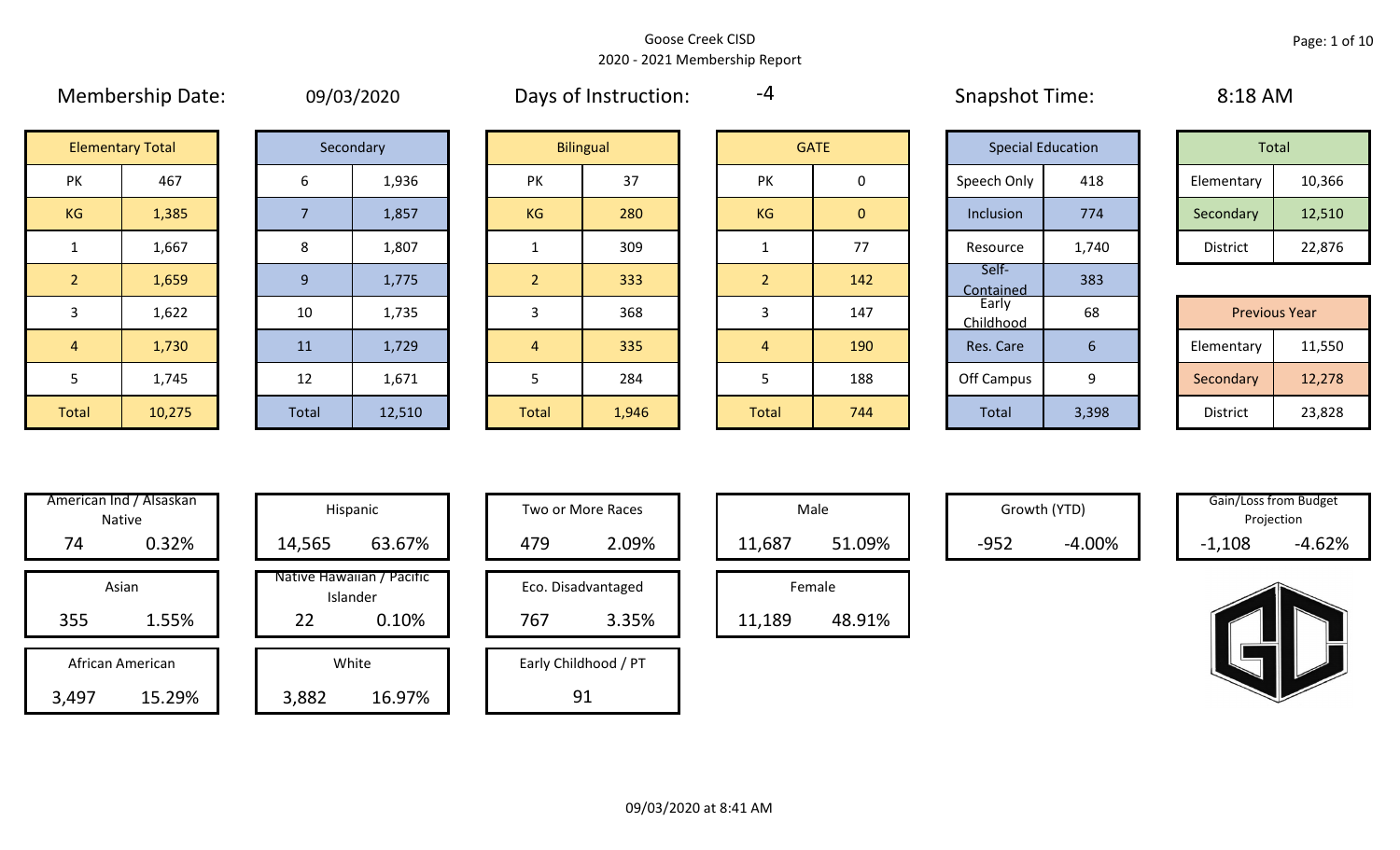| 09/03/2020<br>Date |                        | PK             |              |             | KG             |                |                |                | 2              |                |                   | 3              |                         |              | 4              |                         |                | 5              |              | Campus Totals |              | Early        | Spec.          | Total | 19-20 | $20 - 21$  | Capacity |
|--------------------|------------------------|----------------|--------------|-------------|----------------|----------------|----------------|----------------|----------------|----------------|-------------------|----------------|-------------------------|--------------|----------------|-------------------------|----------------|----------------|--------------|---------------|--------------|--------------|----------------|-------|-------|------------|----------|
|                    |                        | GenEd BilEd    |              | GenEd BilEd |                | GenEd          | <b>BilEd</b>   | GenEd          | <b>BilEd</b>   |                | Total GenEd BilEd |                |                         | Total GenEd  | <b>BilEd</b>   | Total                   | GenEd BilEd    |                | <b>Total</b> | GenEd         | <b>BilEd</b> | Child        | Prog           |       |       | Projection |          |
|                    | Teachers               | $\overline{2}$ | 1            | 4           | 2              | 4              | $\overline{2}$ | 4              | $\overline{2}$ | 6              | 4                 | 2              | 6                       |              | 2              | 6                       |                | 1              | 5.           | 26            | 12           |              |                |       |       |            |          |
| Alamo              | Students               | 20             | 0            | 61          | 19             | 76             | 26             | 77             | 28             | 105            | 90                | 19             | 109                     | 83           | 24             | 107                     | 81             | 14             | 95           | 488           | 130          | 0            | 47             | 665   | 769   | 773        | 850      |
|                    | <b>Available Seats</b> | 68             | 44           | 27          | 25             | 12             | 18             | 11             | 16             | 27             | $-2$              | 25             | 23                      | 5            | 20             | 25                      | 19             | 11             | 30           |               |              |              |                |       |       |            |          |
|                    | Teachers               | $\overline{2}$ | 1            | 3           | $\overline{2}$ | $\overline{3}$ | $\overline{2}$ | 3              | $\overline{2}$ | 5              | 3                 | $\overline{2}$ | 5                       | $\mathbf{3}$ | 2              | 5                       | 3              | $\overline{2}$ | 5            | 20            | 13           |              |                |       |       |            |          |
| Ashbel<br>Smith    | Students               | 31             | 0            | 41          | 21             | 66             | 31             | 59             | 29             | 88             | 64                | 33             | 97                      | 72           | 26             | 98                      | 66             | 35             | <b>101</b>   | 399           |              | 0            | 36             | 610   | 701   | 660        | 924      |
|                    | <b>Available Seats</b> | 57             | 44           | 25          | 23             | $\mathbf{0}$   | 13             | 7              | 15             | 22             | $\overline{2}$    | 11             | 13                      | -6           | 18             | 12                      | 9              | 15             | 24           |               | 175          |              |                |       |       |            |          |
|                    | Teachers               | 1              |              | 4           | 2              | 4              | 2              | 4              | 2              | 6              | 4                 | $\overline{2}$ | 6                       | 5            | 2              | 7                       | 4              | 1              | 5            | 26            | 12           |              |                |       |       |            |          |
| Austin             | Students               | 27             | 0            | 67          | 29             | 77             | 27             | 86             | 28             | 114            | 71                | 36             | 107                     | 106          | 38             | 144                     | 85             | 35             | 120          |               |              | 0            | 10             | 722   | 760   | 772        | 814      |
|                    | <b>Available Seats</b> | 17             | 44           | 21          | 15             | 11             | 17             | 2              | 16             | 18             | 17                | 8              | 25                      | 4            | 6              | 10                      | 15             | $-10$          | 5            | 519           | 193          |              |                |       |       |            |          |
|                    | Teachers               | $\overline{2}$ | 1            | 5           | $\overline{2}$ | 5              | $\overline{2}$ | 5              | 1              | 6              | 4                 | $\overline{2}$ | 6                       | 6            | 1              | $\overline{7}$          | 5              | 1              | 6            | 32            | 10           |              |                |       |       |            |          |
| <b>Banuelos</b>    | Students               | 44             | $\Omega$     | 88          | 20             | 105            | 29             | 105            | 18             | 123            | 91                | 24             | 115                     | 116          | 18             | 134                     | 107            | 19             | 126          |               |              | 0            | 4              | 788   | 879   | 833        | 850      |
|                    | <b>Available Seats</b> | 44             | 44           | 22          | 24             | 5              | 15             | 5              | $\overline{4}$ | 9              | $-3$              | 20             | 17                      | 16           | 4              | 20                      | 18             | 6              | 24           | 656           | 128          |              |                |       |       |            |          |
|                    | Teachers               | $\overline{2}$ | $\mathbf{1}$ | 5           | 1              | 5              | 1              | 4              | 1              | 5              | 5                 | $\overline{2}$ | $\overline{\mathbf{z}}$ | 5            | 2              | $\overline{\mathbf{z}}$ | 5              | $\mathbf{1}$   | 6            | 31            | 9            |              |                |       |       |            |          |
| Bowie              | Students               | 38             | 0            | 86          | 16             | 91             | 23             | 86             | 20             | 106            | 90                | 25             | 115                     | 90           | 25             | 115                     | 108            | 17             | 125          |               |              |              | 27             | 743   | 831   | 783        | 880      |
|                    | <b>Available Seats</b> | 50             | 44           | 24          | 6              | 19             | $-1$           | $\overline{2}$ | $\overline{2}$ | 4              | 20                | 19             | 39                      | 20           | 19             | 39                      | 17             | 8              | 25           | 589           | 126          |              |                |       |       |            |          |
|                    | <b>Teachers</b>        | $\overline{2}$ | $\mathbf{1}$ | 3           | $\overline{2}$ | $\overline{a}$ | $\overline{2}$ | 4              | 1              | 5              | 4                 |                | 5                       | Δ            | $\mathbf{1}$   | 5                       | $\overline{4}$ | $\overline{2}$ | 6            | 25            | 10           |              |                |       |       |            |          |
| Carver             | <b>Students</b>        | 24             | 0            | 75          | 15             | 114            | $\mathbf 0$    | 72             | 24             | 96             | 81                | 27             | 108                     | 69           | 19             | 88                      | 81             | 30             | 111          |               |              | 0            | 20             | 651   | 715   | 723        | 836      |
|                    | <b>Available Seats</b> | 64             | 44           | -9          | 29             | $-26$          | 44             | 16             | $-2$           | $\mathbf{0}$   | $\overline{7}$    | $-5$           | $\overline{2}$          | 19           | $\overline{3}$ | 22                      | 19             | 20             | 39           | 516           | 115          |              |                |       |       |            |          |
|                    | Teachers               | $\overline{2}$ | 1            | 5           | 0              | 6              | $\mathbf{0}$   | 6              | 0              | 6              | 5                 | 0              | 5                       | 6            | 0              | 6                       | 5              | $\Omega$       | 5            | 35            | $\mathbf{1}$ |              |                |       |       |            |          |
| Clark              | Students               | 26             | 0            | 90          | 0              | 110            | $\mathbf{0}$   | 115            | 0              | 115            | 88                | 0              | 88                      | 124          | -1             | 125                     | 129            | 0              | 129          |               |              | 2            | 25             | 710   | 711   | 708        | 850      |
|                    | <b>Available Seats</b> | 62             | 44           | 20          | 0              | 22             | 0              | 17             | 0              | 17             | 22                | 0              | 22                      | 8            | $-1$           | $\overline{7}$          | $-4$           | $\mathbf 0$    | $-4$         | 682           | 1            |              |                |       |       |            |          |
|                    | Teachers               | 1              | 1            | 4           | $\overline{2}$ | 3              | $\overline{2}$ | 5              | $\overline{2}$ | $\overline{7}$ | 4                 |                | 5                       | 4            | 1              | 5                       | 5              | 1              | 6            | 26            | 10           |              |                |       |       |            |          |
| Crockett           | Students               | 22             | $\Omega$     | 63          | 30             | 65             | 24             | 87             | 25             | 112            | 73                | 14             | 87                      | 76           | 24             | 100                     | 101            | 22             | 123          |               |              | $\mathbf{0}$ | 8              | 634   | 706   | 695        | 638      |
|                    | <b>Available Seats</b> | 22             | 44           | 25          | 14             | $\mathbf{1}$   | 20             | 23             | 19             | 42             | 15                | 8              | 23                      | 12           | $-2$           | 10                      | 24             | $\overline{3}$ | 27           | 487           | 139          |              |                |       |       |            |          |
|                    | <b>Teachers</b>        | $\overline{2}$ | 1            | 4           | 1              | 4              | 1              | 4              | 1              | 5              | 4                 | $\mathbf{1}$   | 5                       | 5            | $\mathbf{1}$   | 6                       | 4              | $\mathbf{1}$   | 5.           | 27            |              |              |                |       |       |            |          |
| <b>DeZavala</b>    | Students               | 31             | 0            | 69          | 14             | 78             | 22             | 81             | 13             | 94             | 77                | 22             | 99                      | 92           | 20             | 112                     | 84             | 13             | 97           |               |              | 0            | $\overline{2}$ | 618   | 672   | 670        | 924      |
|                    | Available Seats        | 57             | 44           | 19          | 8              | 10             | 0              | $\overline{7}$ | 9              | 16             | 11                | 0              | 11                      | 18           | $\overline{2}$ | 20                      | 16             | 12             | 28           | 512           | 104          |              |                |       |       |            |          |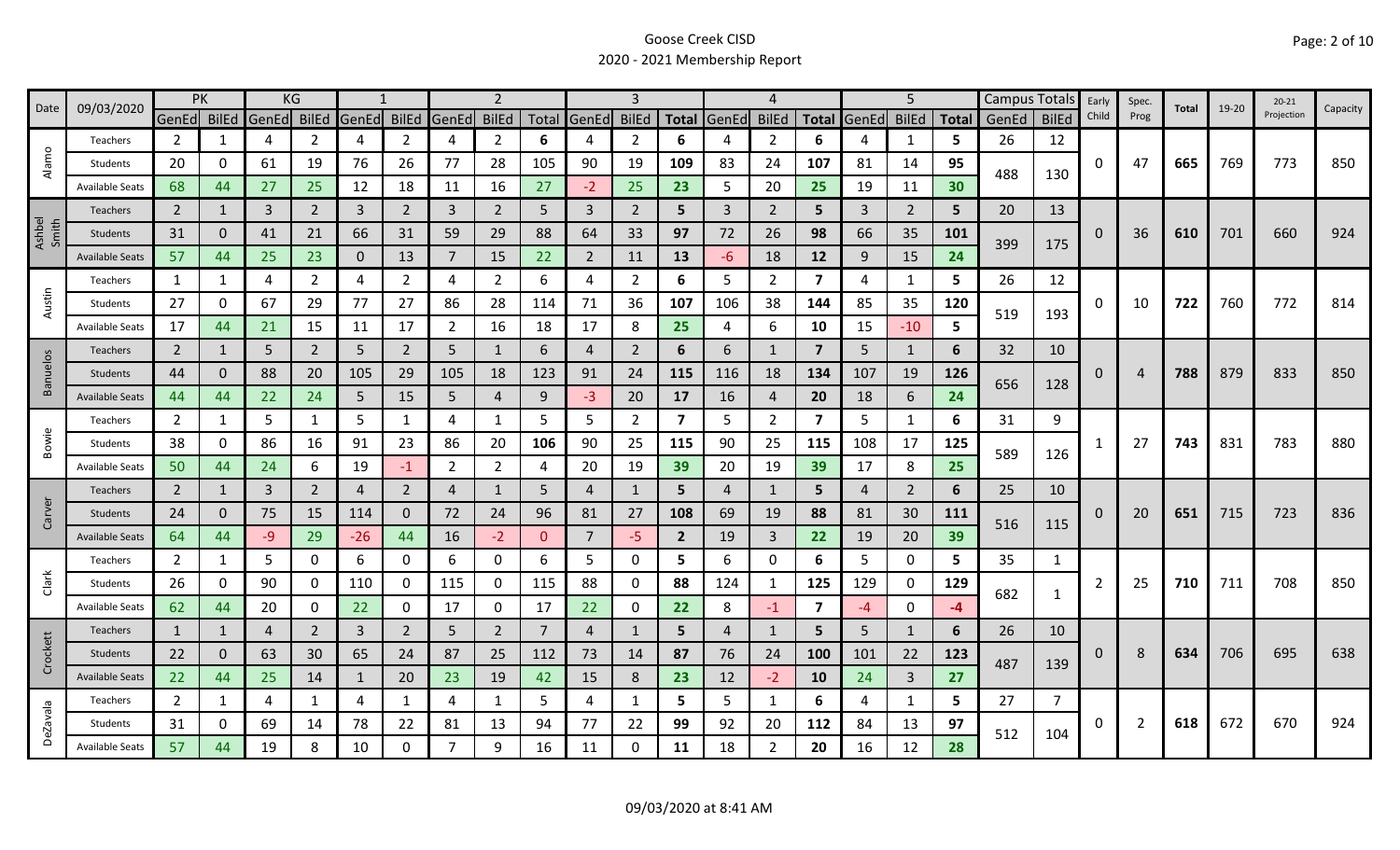| 09/03/2020<br>Date |                        |                | PK             |       | KG             |                |                |             |                |      |             | 3              |                         |             |              |      |                   | 5              |      | Campus Totals |                | Early       | Spec. | Total         | 19-20 | $20 - 21$  | Capacity |
|--------------------|------------------------|----------------|----------------|-------|----------------|----------------|----------------|-------------|----------------|------|-------------|----------------|-------------------------|-------------|--------------|------|-------------------|----------------|------|---------------|----------------|-------------|-------|---------------|-------|------------|----------|
|                    |                        | GenEd BilEd    |                | GenEd | <b>BilEd</b>   | GenEd          | <b>BilEd</b>   | GenEd BilEd |                |      | Total GenEd | <b>BilEd</b>   |                         | Total GenEd | <b>BilEd</b> |      | Total GenEd BilEd |                |      | Total GenEd   | <b>BilEd</b>   | Child       | Prog  |               |       | Projection |          |
|                    | <b>Teachers</b>        | $\mathbf{2}$   |                | 4     | 2              | 4              | 2              | 4           | $\overline{2}$ | 6    | 3           | 2              | 5.                      |             | 2            | 6    | 4                 |                | 5    | 25            | 12             |             |       |               |       |            |          |
| Harlem             | Students               | 24             |                | 74    | 21             | 117            | 3              | 76          | 22             | 98   | 54          | 21             | 75                      | 84          | 23           | 107  | 78                | 23             | 101  | 507           | 114            | 1           | 26    | 648           | 696   | 707        | 814      |
|                    | <b>Available Seats</b> | 64             | 43             | 14    | 23             | $-29$          | 41             | 12          | 22             | 34   | 12          | 23             | 35                      | 4           | 21           | 25   | 22                | $\overline{2}$ | 24   |               |                |             |       |               |       |            |          |
| ш                  | Teachers               |                |                |       |                |                |                | 7           | $\mathbf{2}$   | 9    | 7           | 2              | 9                       |             | 2            | 9    | -7                | $\overline{2}$ | 9    | 28            | 8              |             |       |               |       |            |          |
| Highlands          | Students               |                |                |       |                |                |                | 140         | 38             | 178  | 138         | 40             | 178                     | 147         | 37           | 184  | 151               | 39             | 190  | 576           | 154            | 0           | 13    | 743           | 813   | 756        | 814      |
|                    | <b>Available Seats</b> |                |                |       |                |                |                | 14          | 6              | 20   | 16          |                | 20                      |             |              | 14   | 24                | 11             | 35   |               |                |             |       |               |       |            |          |
|                    | Teachers               | 4              | $\overline{2}$ | 8     | $\overline{2}$ | $\overline{7}$ | $\overline{2}$ |             |                |      |             |                |                         |             |              |      |                   |                |      | 19            | 6              |             |       |               |       |            |          |
| Hopper             | Students               | 43             | 19             | 133   | 31             | 137            | 33             |             |                |      |             |                |                         |             |              |      |                   |                |      |               |                |             | .5    | 402           | 502   | 467        | 462      |
|                    | <b>Available Seats</b> | 133            | 69             | 43    | 13             | 17             | 11             |             |                |      |             |                |                         |             |              |      |                   |                |      | 313           | 83             |             |       |               |       |            |          |
|                    | Teachers               | 2              |                | 4     | 2              | 4              | $\overline{2}$ | 4           | $\overline{2}$ | 6    | 33          | 2              | 35                      | 3           | 2            | 5    | 3                 | $\overline{2}$ | 5    | 53            | 13             |             |       |               |       |            |          |
| <b>Lamar</b>       | Students               | 31             | 0              | 46    | 13             | 71             | 32             | 74          | 26             | 100  | 75          | 28             | 103                     | 57          | 27           | 84   | 72                | 19             | 91   |               |                | 0           | 13    | 584           | 688   | 676        | 858      |
|                    | <b>Available Seats</b> | 57             | 44             | 42    | 31             | 17             | 12             | 14          | 18             | 32   | 651         | 16             | 667                     | 9           | 17           | 26   | 3                 | 31             | 34   | 426           | 145            |             |       |               |       |            |          |
|                    | <b>Teachers</b>        | 1              | 1              | 2     | 1              | 2              | 1              | 2           | $\mathbf{1}$   | 3    | 2           | 2              | 4                       | 2           | 2            | 4    | 2                 | 1              | 3    | 13            | 9              |             |       |               |       |            |          |
| Jacinto            | Students               | 16             | 6              | 32    | 12             | 42             | 22             | 37          | 16             | 53   | 40          | 24             | 64                      | 34          | 28           | 62   | 37                | 22             | 59   |               |                | $\mathbf 0$ | 0     | 368           | 440   | 417        | 528      |
| San                | <b>Available Seats</b> | 28             | 38             | 12    | 10             | $\overline{2}$ | $\mathbf{0}$   | 7           | 6              | 13   | 4           | 20             | 24                      | 10          | 16           | 26   | 13                | 3              | 16   | 238           | 130            |             |       |               |       |            |          |
|                    | Teachers               | 2.0            | 1              | 5     |                | 6              | 1              | 5           | $\overline{2}$ | 7    | 5           | 2              | $\overline{\mathbf{z}}$ | 5           |              | 6    | 5                 | 1              | 6    | 33            | 9              |             |       |               |       |            |          |
| Travis             | Students               | 41             | 0              | 83    | 13             | 106            | 18             | 114         | 21             | 135  | 115         | 24             | 139                     | 107         | 22           | 129  | 108               | 13             | 121  |               |                | 0           | 15    | 800           | 893   | 854        | 880      |
|                    | <b>Available Seats</b> | 47             | 44             | 27    | 9              | 26             | Δ              | -4          | 23             | 19   | -5          | 20             | 15                      | 3           | 0            | 3    | 17                | 12             | 29   | 674           | 111            |             |       |               |       |            |          |
|                    | Teachers               | $\overline{2}$ | 1              | 5     |                | 4              |                | 5           | $\mathbf{1}$   | 6    | 5           |                | 6                       | 5.          | 1            | 6    | 5                 | 1              | 6    | 31            | $\overline{7}$ |             |       |               |       |            |          |
| Victoria<br>Walker | Students               | 10             | 11             | 80    | 15             | 78             | 17             | 83          | 20             | 103  | 81          | 20             | 101                     | 91          | 10           | 101  | 95                | 19             | 114  |               |                | 24          | 20    | 674           | 774   | 750        | 924      |
|                    | <b>Available Seats</b> | 78             | 33             | 30    |                | 10             | 5              | 27          | $\overline{2}$ | 29   | 29          | $\overline{2}$ | 31                      | 19          | 12           | 31   | 30                | 6              | 36   | 518           | 112            |             |       |               |       |            |          |
|                    | Teachers               | 29             | 16             | 65    | 23             | 65             | 23             | 66          | 22             | 88   | 92          | 24             | 116                     | 68          | 22           | 90   | 65                | 18             | 83   | 450           | 148            | 29          | 271   |               |       |            |          |
| Total              | Students               | 428            | 37             | 1088  | 269            | 1333           | 307            | 1292        | 328            | 1620 | 1228        | 357            | 1585                    | 1348        | 342          | 1690 | 1383              | 320            | 1703 | 8,100         | 1960           |             |       | 10,360 11,550 |       | 11,244     | 12,846   |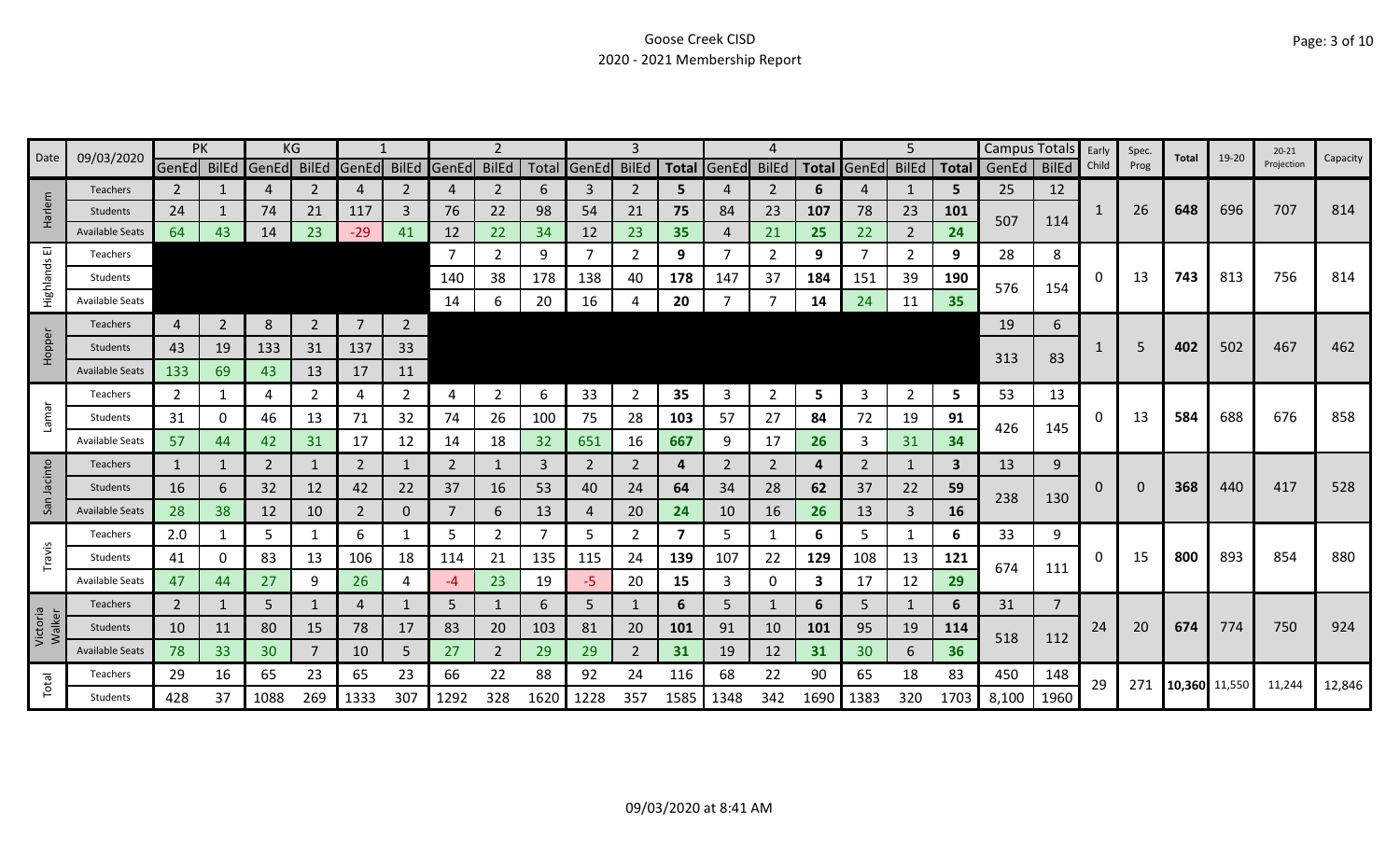|  | Page: 4 of 10 |
|--|---------------|
|--|---------------|

| <b>Campus</b> | $6\phantom{1}$ | $\overline{7}$      | 8            | 9            | 10               | 11             | 12           | <b>Campus Totals</b> |         |        |                                       |                 |  |  |  |  |
|---------------|----------------|---------------------|--------------|--------------|------------------|----------------|--------------|----------------------|---------|--------|---------------------------------------|-----------------|--|--|--|--|
|               |                |                     |              |              |                  |                |              | <b>Enrollment</b>    |         |        | Core Ratio   19-20   20-21 Projection | <b>Capacity</b> |  |  |  |  |
| <b>BJS</b>    | 350            | 363                 | 310          |              |                  |                |              | 1,023                | 23.3    | 973    | 1,023                                 | 958             |  |  |  |  |
| CBJ           | 359            | 346                 | 372          |              |                  |                |              | 1,077                | 25.0    | 1,062  | 1,076                                 | 1,198           |  |  |  |  |
| GJS           | 408            | 394                 | 380          |              |                  |                |              | 1,182                | 25.1    | 1,145  | 1,149                                 | 1,164           |  |  |  |  |
| HMJ           | 355            | 341                 | 327          |              |                  |                |              | 1,023                | 21.3    | 1,021  | 1,041                                 | 1,176           |  |  |  |  |
| <b>HJS</b>    | 464            | 413                 | 415          |              |                  |                |              | 1,292                | 26.9    | 1,209  | 1,267                                 | 1,272           |  |  |  |  |
| REL           |                |                     |              | 480          | 480              | 471            | 387          | 1,818                | 24.9    | 1,805  | 1,842                                 | 1,968           |  |  |  |  |
| <b>RSS</b>    |                |                     |              | 506          | 529              | 536            | 514          | 2,085                | 24.0    | 2,142  | 2,124                                 | 2,554           |  |  |  |  |
| GCM           |                |                     |              | 532          | 524              | 551            | 555          | 2,162                | 27.4    | 2,117  | 2,167                                 | 2,536           |  |  |  |  |
| PHC           | $\mathbf 0$    | $\mathsf{O}\xspace$ | $\mathbf 0$  | $\mathbf 0$  | $\pmb{0}$        | $\mathbf{3}$   | 58           | 61                   | 3.6     | 112    | 35                                    |                 |  |  |  |  |
| Impact        |                |                     |              | 117          | 101              | 97             | 96           | 411                  | 24.2    | 413    | 400                                   |                 |  |  |  |  |
| Point         | $\mathbf{0}$   | $\mathbf{0}$        | $\mathbf{3}$ | $\mathbf{1}$ | $\boldsymbol{6}$ | $5\phantom{.}$ | $\mathbf{3}$ | 18                   | $1.6\,$ | 40     | 40                                    |                 |  |  |  |  |
| <b>SCTHS</b>  |                |                     |              | 139          | 95               | 66             | 58           | 358                  | 29.8    | 239    | 228                                   |                 |  |  |  |  |
| Total         | 1,936          | 1,857               | 1,807        | 1,775        | 1,735            | 1,729          | 1,671        | 12,510               |         | 12,278 | 12,392                                |                 |  |  |  |  |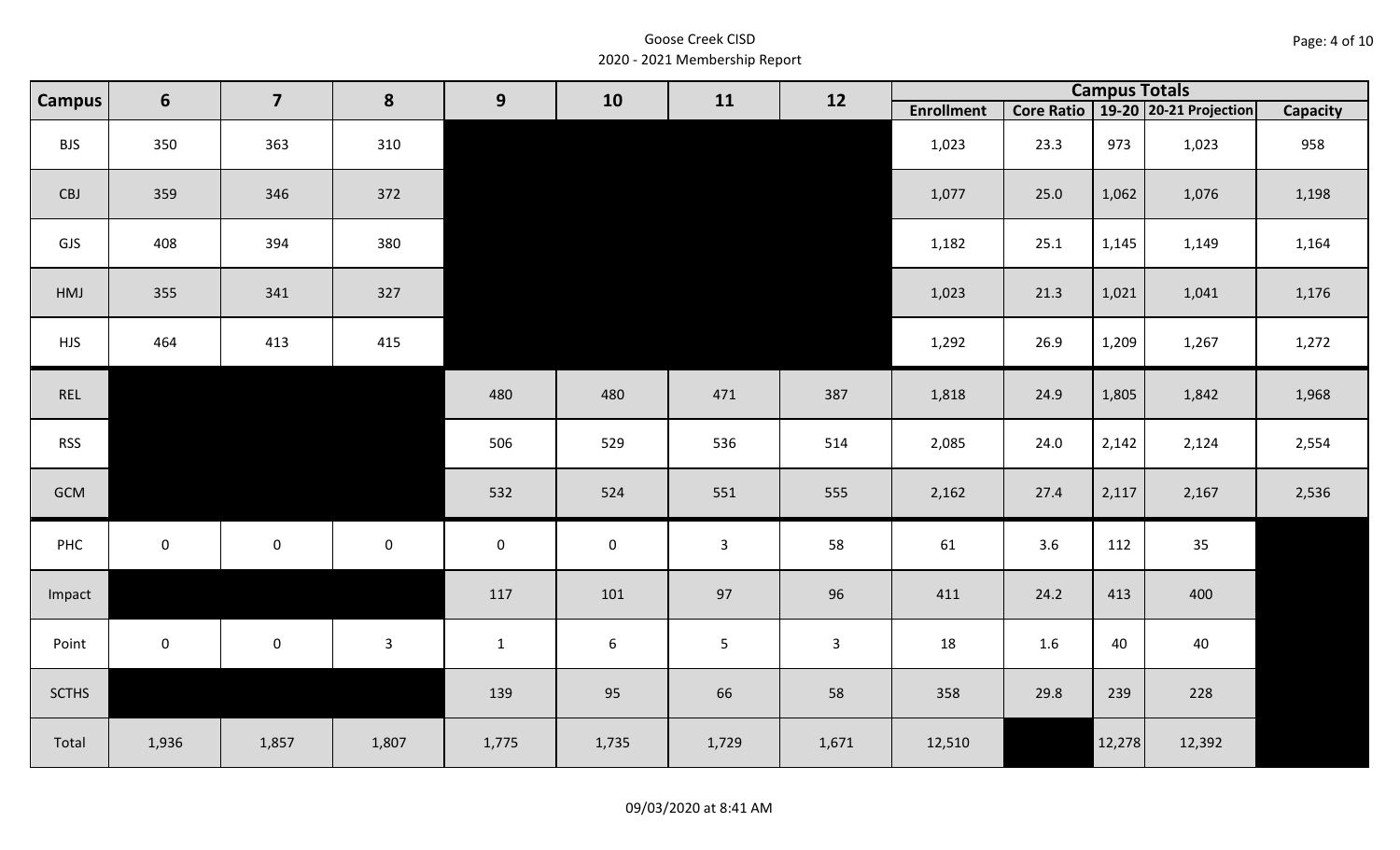|                     | Total          | No Code             | Speech Only  | Mainstream   | Self-Cont<br>50-60% | Self-Cont<br>$>60\%$ | <b>EC SpEd Program</b> | Homebound      |  |
|---------------------|----------------|---------------------|--------------|--------------|---------------------|----------------------|------------------------|----------------|--|
| Alamo               | $\mathbf{0}$   | $\mathbf 0$         | $\pmb{0}$    | $\pmb{0}$    | $\pmb{0}$           | $\pmb{0}$            | $\pmb{0}$              | $\pmb{0}$      |  |
| Ashbel Smith        | 15             | $\mathsf 0$         | $\pmb{0}$    | $\pmb{0}$    | $\pmb{0}$           | $\mathbf{3}$         | 12                     | $\pmb{0}$      |  |
| Austin              | $\mathbf 0$    | $\mathsf{O}\xspace$ | $\mathbf 0$  | $\pmb{0}$    | $\pmb{0}$           | $\pmb{0}$            | $\pmb{0}$              | $\mathbf 0$    |  |
| Banuelos            | $2^{\circ}$    | $\pmb{0}$           | $\pmb{0}$    | $\pmb{0}$    | $\pmb{0}$           | $\mathbf 1$          | $\mathbf{1}$           | $\pmb{0}$      |  |
| Bowie               | 14             | $\overline{2}$      | $\mathbf 0$  | $\pmb{0}$    | $\pmb{0}$           | $\mathbf 1$          | 10                     | $\mathbf{1}$   |  |
| Carver              | $\mathbf 0$    | $\mathsf 0$         | $\pmb{0}$    | $\pmb{0}$    | $\mathsf 0$         | $\mathsf 0$          | $\mathsf 0$            | $\mathsf 0$    |  |
| Clark               | $\overline{7}$ | $\mathbf 0$         | $\mathbf 0$  | $\pmb{0}$    | $\pmb{0}$           | $\pmb{0}$            | 5                      | $\mathbf{1}$   |  |
| Crockett            | $\mathbf 0$    | $\pmb{0}$           | $\pmb{0}$    | $\pmb{0}$    | $\pmb{0}$           | $\pmb{0}$            | $\pmb{0}$              | $\pmb{0}$      |  |
| DeZavala            | $\mathbf 0$    | $\mathbf 0$         | $\mathbf 0$  | $\pmb{0}$    | $\pmb{0}$           | $\pmb{0}$            | $\pmb{0}$              | $\mathbf 0$    |  |
| Harlem              | 14             | $\mathsf 0$         | $\mathbf{1}$ | $\pmb{0}$    | $\pmb{0}$           | $\pmb{0}$            | 13                     | $\pmb{0}$      |  |
| <b>Highlands El</b> | $\mathbf 0$    | $\pmb{0}$           | $\pmb{0}$    | $\pmb{0}$    | $\pmb{0}$           | $\pmb{0}$            | $\pmb{0}$              | $\pmb{0}$      |  |
| Hopper              | $\mathbf{3}$   | $\pmb{0}$           | $\pmb{0}$    | $\mathbf{1}$ | $\pmb{0}$           | $\pmb{0}$            | $\overline{2}$         | $\pmb{0}$      |  |
| Lamar               | $\mathbf 0$    | $\mathbf 0$         | $\mathbf 0$  | $\pmb{0}$    | $\pmb{0}$           | $\pmb{0}$            | $\pmb{0}$              | $\mathbf 0$    |  |
| San Jacinto         | $\mathbf 0$    | $\pmb{0}$           | $\mathbf 0$  | $\pmb{0}$    | $\pmb{0}$           | $\pmb{0}$            | $\pmb{0}$              | $\pmb{0}$      |  |
| Travis              | 10             | $\overline{2}$      | $\mathbf 0$  | $\pmb{0}$    | $\pmb{0}$           | $\pmb{0}$            | $\bf 8$                | $\mathbf 0$    |  |
| Victoria Walker     | 26             | $\overline{2}$      | 24           | $\pmb{0}$    | $\pmb{0}$           | $\pmb{0}$            | $\pmb{0}$              | $\pmb{0}$      |  |
| District            | 91             | $\sqrt{6}$          | 25           | $1\,$        | $\pmb{0}$           | 5                    | 51                     | $\overline{2}$ |  |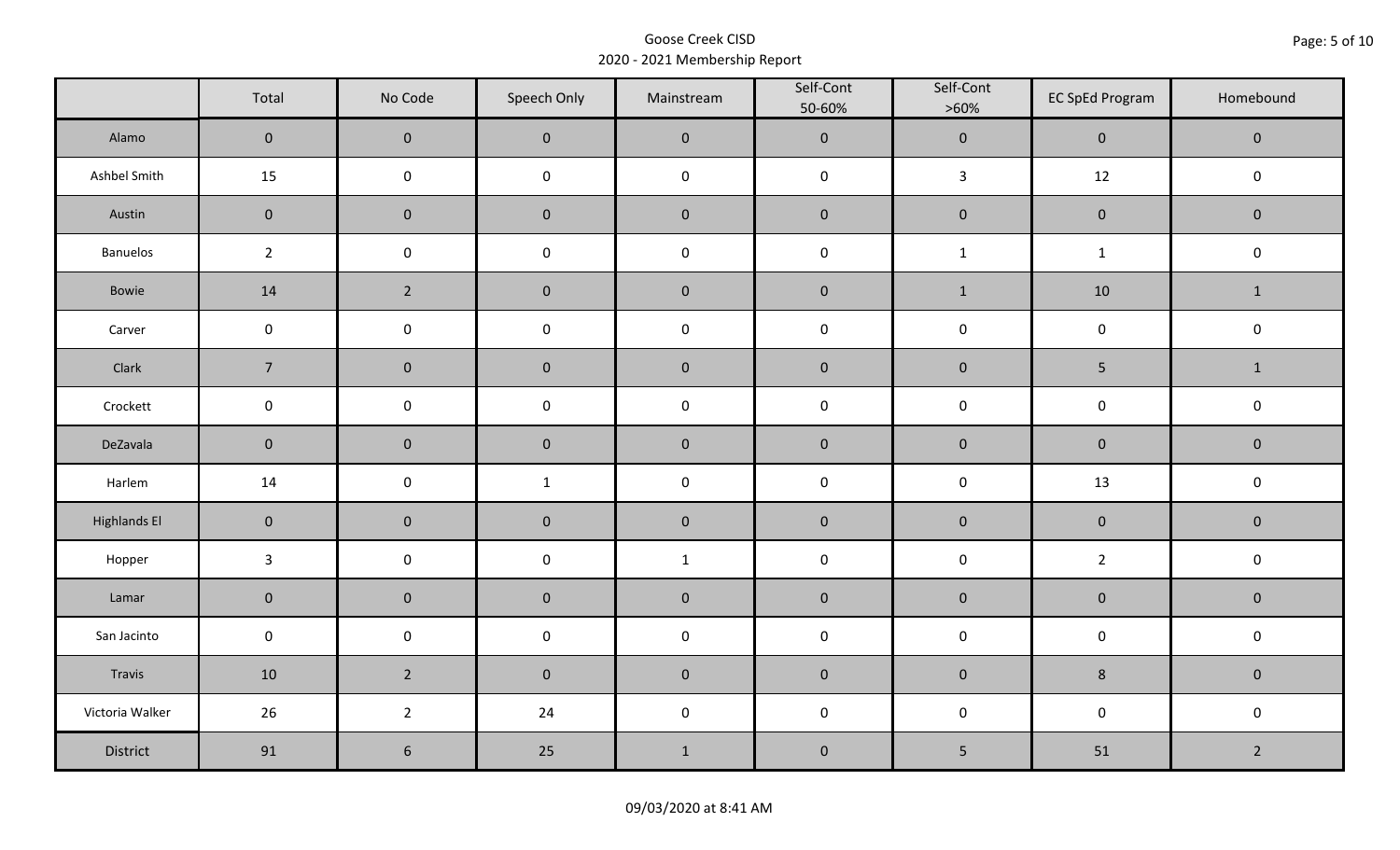| Date               |                    | PK           |             | KG                 |                    | $\mathbf{1}$ |                  | $\overline{2}$ |                    | $\overline{3}$  |                |                  | $\overline{4}$  |                |                  | $\overline{5}$  |                |                    | <b>Campus Totals</b> |                |
|--------------------|--------------------|--------------|-------------|--------------------|--------------------|--------------|------------------|----------------|--------------------|-----------------|----------------|------------------|-----------------|----------------|------------------|-----------------|----------------|--------------------|----------------------|----------------|
|                    | Bilingual Bil Gate |              |             | Bilingual Bil Gate | Bilingual Bil Gate |              | <b>Bilingual</b> |                | Bil Gate Bilingual | <b>Bil Gate</b> | <b>NAC</b>     | <b>Bilingual</b> | <b>Bil Gate</b> | <b>NAC</b>     | <b>Bilingual</b> | <b>Bil Gate</b> | <b>NAC</b>     | Bilingual Bil Gate |                      | <b>NAC</b>     |
| Alamo              | $\mathbf{0}$       | $\mathbf 0$  | 19          | $\mathbf 0$        | 26                 | $\mathbf 0$  | 27               | $\mathbf{1}$   | 26                 | $2^{\circ}$     | 8              | 33               | $2^{\circ}$     | 11             | 27               | $\mathbf{1}$    | 14             | 158                | 6                    | 33             |
| Ashbel<br>Smith    | $\mathbf{0}$       | $\mathbf 0$  | 28          | $\mathbf{0}$       | 30                 | $\mathbf 0$  | 29               | $\overline{0}$ | 31                 | $\mathbf{0}$    | 11             | 24               | $\overline{0}$  | 14             | 33               | $\mathbf{0}$    | 33             | 175                | $\mathbf 0$          | $\mathbf{0}$   |
| Austin             | $\mathbf 0$        | $\mathbf 0$  | 29          | $\mathbf 0$        | 26                 | $\mathbf 0$  | 25               | $\mathbf 0$    | 33                 | $\mathbf 0$     | 14             | 37               | $\mathbf 0$     | 33             | 35               | $\mathbf{0}$    | $\mathbf 0$    | 185                | $\mathbf 0$          | $\mathbf 0$    |
| <b>Banuelos</b>    | $\overline{0}$     | $\mathbf{0}$ | 20          | $\overline{0}$     | 28                 | $\mathbf 0$  | 18               | $\overline{0}$ | 20                 | $\overline{0}$  | 33             | 17               | $\overline{0}$  | $\mathbf{0}$   | 14               | $\overline{0}$  | $\overline{0}$ | 117                | $\mathbf{0}$         | $\mathbf 0$    |
| Bowie              | $\mathbf 0$        | $\mathbf 0$  | 20          | $\mathbf 0$        | 23                 | $\mathbf 0$  | 20               | $\mathbf 0$    | 25                 | $\mathbf 0$     | $\mathsf{O}$   | 23               | $\mathbf 0$     | $\mathsf{O}$   | 18               | $\mathbf{0}$    | $\mathbf 0$    | 129                | $\mathbf 0$          | 0              |
| Carver             | $\mathbf{0}$       | $\mathbf 0$  | 15          | $\mathbf{0}$       | 34                 | $\mathbf{0}$ | 24               | $\overline{0}$ | 26                 | $\overline{0}$  | $\overline{0}$ | 17               | $\overline{0}$  | $\overline{0}$ | 29               | $\mathbf{0}$    | $\overline{0}$ | 145                | $\mathbf{0}$         | $\mathbf 0$    |
| Clark              | $\mathbf 0$        | $\mathbf 0$  | $\mathbf 0$ | $\mathbf 0$        | $\mathbf 0$        | $\mathbf 0$  | $\mathbf 0$      | $\mathbf 0$    | $\mathsf{O}$       | $\mathbf 0$     | $\mathbf 0$    | $\mathbf{1}$     | $\mathbf 0$     | $\mathbf 0$    | $\mathbf 0$      | $\overline{0}$  | $\mathbf 0$    | $\mathbf{1}$       | $\mathbf 0$          | $\mathsf{O}$   |
| Crockett           | $\mathbf{0}$       | $\mathbf{0}$ | 30          | $\mathbf{0}$       | 23                 | $\mathbf{0}$ | 22               | $\mathbf 0$    | 10                 | $\mathbf{0}$    | $\mathbf{0}$   | 23               | $\overline{0}$  | $\overline{0}$ | 21               | $\overline{0}$  | $\overline{0}$ | 129                | $\mathbf{0}$         | $\mathbf 0$    |
| DeZavala           | $\mathbf 0$        | $\mathbf 0$  | 14          | $\mathbf 0$        | 21                 | $\mathbf 0$  | 13               | $\mathbf 0$    | 21                 | $\mathbf 0$     | $\mathbf 0$    | 20               | $\mathbf 0$     | $\mathbf{0}$   | 12               | $\mathbf 0$     | $\mathbf 0$    | 101                | $\mathbf 0$          | 0              |
| Harlem             | $\mathbf{1}$       | $\mathbf{0}$ | 21          | $\mathbf{0}$       | 46                 | $\mathbf 0$  | 23               | $\overline{0}$ | 18                 | $\mathbf{0}$    | $\mathbf{0}$   | 21               | $\overline{0}$  | $\overline{0}$ | 23               | $\overline{0}$  | $\overline{0}$ | 153                | $\mathbf{0}$         | $\overline{0}$ |
| Highlands<br>E1    |                    |              |             |                    |                    |              | 37               | $\mathbf 0$    | 40                 | $\mathbf 0$     | $\mathsf{O}$   | 37               | $\mathbf 0$     | $\mathsf{O}$   | 39               | $\mathbf 0$     | $\mathbf 0$    | 153                | $\mathbf 0$          | $\mathbf{0}$   |
| Hopper             | 19                 | $\mathbf{0}$ | 31          | $\overline{0}$     | 35                 | $\mathbf 0$  |                  |                |                    |                 |                |                  |                 |                |                  |                 |                | 85                 | $\mathbf{0}$         | $\overline{0}$ |
| Lamar              | $\mathbf 0$        | $\mathbf{0}$ | 13          | $\mathbf 0$        | 33                 | $\mathbf 0$  | 25               | $\mathbf 0$    | 24                 | $\mathbf 0$     | $\mathbf 0$    | 25               | $\mathbf 0$     | $\mathbf 0$    | 19               | $\mathbf 0$     | $\mathbf 0$    | 139                | $\mathbf 0$          | 0              |
| San Jacinto        | 6                  | $\mathbf 0$  | 12          | $\mathbf{0}$       | 21                 | $\mathbf 0$  | 14               | $\overline{0}$ | 21                 | $\overline{0}$  | $\overline{0}$ | 27               | $\overline{0}$  | $\overline{0}$ | 21               | $\overline{0}$  | $\mathbf{0}$   | 122                | $\mathbf{0}$         | $\overline{0}$ |
| Travis             | $\mathbf 0$        | $\mathbf 0$  | 13          | $\mathbf 0$        | 18                 | $\mathbf 0$  | 21               | $\mathbf 0$    | 23                 | $\mathbf 0$     | $\mathbf 0$    | 22               | $\mathbf 0$     | $\mathsf{O}$   | 12               | $\mathbf 0$     | $\mathbf 0$    | 109                | $\mathbf 0$          | 0              |
| Victoria<br>Walker | 11                 | $\mathbf{0}$ | 15          | $\mathbf{0}$       | 15                 | $\mathbf{0}$ | 20               | $\overline{0}$ | 21                 | $\overline{0}$  | $\mathbf{0}$   | 11               | $\overline{0}$  | $\overline{0}$ | 19               | $\overline{0}$  | $\overline{0}$ | 112                | $\mathbf{0}$         | $\mathbf{0}$   |
| Total              | 37                 | 0            | 280         | $\mathbf 0$        | 379                | $\mathbf 0$  | 318              | $\mathbf{1}$   | 339                | $2^{\circ}$     | 66             | 338              | $\overline{2}$  | 58             | 322              | $\mathbf{1}$    | 47             | 2013               | 6                    | 33             |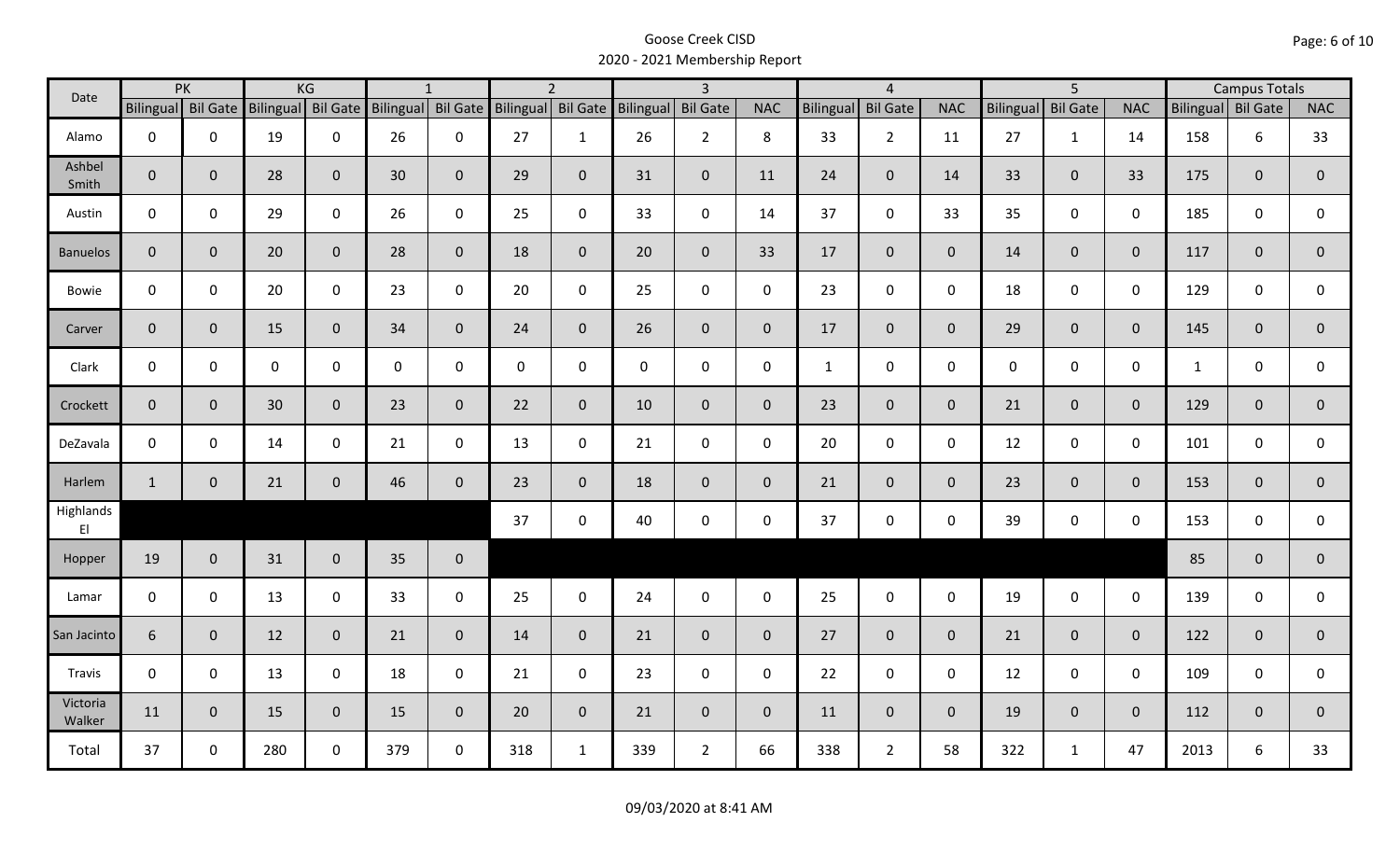| Date                |                | PK              |                     | KG              |                | $\overline{1}$  |                | $\overline{2}$  |                | $\overline{3}$  |                | $\overline{4}$  |                | $\overline{5}$      |             | <b>Campus Totals</b> |
|---------------------|----------------|-----------------|---------------------|-----------------|----------------|-----------------|----------------|-----------------|----------------|-----------------|----------------|-----------------|----------------|---------------------|-------------|----------------------|
|                     | <b>GATE</b>    | <b>Bil GATE</b> | <b>GATE</b>         | <b>Bil GATE</b> | <b>GATE</b>    | <b>Bil GATE</b> | <b>GATE</b>    | <b>Bil GATE</b> | <b>GATE</b>    | <b>Bil GATE</b> | <b>GATE</b>    | <b>Bil GATE</b> | <b>GATE</b>    | <b>Bil GATE</b>     | <b>GATE</b> | <b>Bil GATE</b>      |
| Alamo               | $\mathbf 0$    | $\mathbf 0$     | $\mathbf 0$         | $\mathbf 0$     | $\mathbf{1}$   | $\mathbf 0$     | 10             | $\mathbf{1}$    | 9              | $2^{\circ}$     | 13             | $\overline{2}$  | 14             | $\mathbf{1}$        | 47          | $\boldsymbol{6}$     |
| <b>Ashbel Smith</b> | $\mathbf{0}$   | $\overline{0}$  | $\mathbf 0$         | $\mathbf{0}$    | $\mathbf{1}$   | $\overline{2}$  | 10             | $\mathbf{0}$    | $\overline{7}$ | $\overline{2}$  | 6              | $\overline{2}$  | $\overline{2}$ | $\mathbf{3}$        | 26          | $9\,$                |
| Austin              | $\mathbf 0$    | $\mathbf 0$     | $\mathsf{O}\xspace$ | $\mathbf 0$     | 9              | $\mathbf{1}$    | 16             | $\mathbf{3}$    | 11             | $\overline{4}$  | 29             | $\mathbf{1}$    | 16             | $\mathbf 0$         | 81          | $\boldsymbol{9}$     |
| <b>Banuelos</b>     | $\overline{0}$ | $\mathbf 0$     | $\pmb{0}$           | $\overline{0}$  | 11             | $\mathbf{1}$    | 16             | $\mathbf{0}$    | 12             | $\overline{4}$  | 16             | $\mathbf{1}$    | 20             | 5                   | 75          | 11                   |
| Bowie               | $\mathbf 0$    | $\mathbf 0$     | $\mathsf{O}\xspace$ | $\mathbf 0$     | $\mathbf{3}$   | $\mathbf{1}$    | $\overline{4}$ | $\mathbf 0$     | $\mathbf{3}$   | $\mathbf 0$     | 14             | $2^{\circ}$     | 9              | $\mathbf 0$         | 33          | $\overline{3}$       |
| Carver              | $\overline{0}$ | $\mathbf 0$     | $\pmb{0}$           | $\mathbf{0}$    | $\overline{7}$ | $\overline{0}$  | $2^{\circ}$    | $\pmb{0}$       | $\mathbf{1}$   | $\mathbf{1}$    | $\overline{4}$ | $\overline{2}$  | $\overline{4}$ | $\mathbf{1}$        | 18          | $\overline{4}$       |
| Clark               | $\mathbf 0$    | $\mathbf 0$     | $\mathbf 0$         | 0               | 5              | $\mathbf 0$     | 16             | $\mathbf 0$     | 15             | $\mathbf 0$     | 15             | $\mathsf{O}$    | 17             | $\mathbf 0$         | 68          | $\mathsf 0$          |
| Crockett            | $\overline{0}$ | $\mathbf 0$     | $\mathbf 0$         | $\mathbf{0}$    | $\overline{4}$ | $\mathbf{1}$    | 10             | $\overline{4}$  | 5              | $\overline{4}$  | 9              | $\mathbf{1}$    | 18             | $\mathbf{1}$        | 46          | 11                   |
| DeZavala            | $\mathbf 0$    | $\mathbf 0$     | $\mathsf{O}\xspace$ | $\mathbf 0$     | 5              | $\mathbf{1}$    | 5              | $\mathbf 0$     | 3              | $\mathbf{1}$    | 8              | 0               | 8              | $\mathbf{1}$        | 29          | $\mathsf{3}$         |
| Harlem              | $\overline{0}$ | $\mathbf 0$     | $\mathbf 0$         | $\mathbf{0}$    | $\mathbf{3}$   | $\mathbf 0$     | $\overline{2}$ | $\mathbf{0}$    | 6              | $\mathbf{3}$    | 11             | $\overline{2}$  | 11             | $\mathbf 0$         | 33          | 5                    |
| Highlands El        |                |                 |                     |                 |                |                 | 11             | $\mathbf{1}$    | 12             | $\mathbf 0$     | 15             | 0               | 13             | $\mathsf{O}\xspace$ | 51          | $\mathbf{1}$         |
| Hopper              | $\overline{0}$ | $\overline{0}$  | $\mathbf 0$         | $\overline{0}$  | $5\phantom{.}$ | $\overline{0}$  |                |                 |                |                 |                |                 |                |                     | 5           | $\pmb{0}$            |
| Lamar               | $\mathbf 0$    | $\mathbf 0$     | $\mathsf{O}\xspace$ | $\mathbf 0$     | $\overline{4}$ | $\mathbf 0$     | $\overline{4}$ | $\mathbf{1}$    | $\overline{4}$ | $\overline{4}$  | $\overline{3}$ | $2^{\circ}$     | 5 <sup>5</sup> | $\mathbf 0$         | 20          | $\overline{7}$       |
| San Jacinto         | $\mathbf{0}$   | $\mathbf{0}$    | $\mathbf 0$         | $\mathbf{0}$    | $\mathbf 0$    | $\mathbf{1}$    | $\overline{2}$ | $2^{\circ}$     | $\overline{4}$ | $\overline{3}$  | $\overline{2}$ | $\mathbf{1}$    | $\overline{3}$ | $\mathbf{1}$        | 11          | 8                    |
| Travis              | $\mathbf 0$    | $\mathbf 0$     | $\mathbf 0$         | $\mathbf 0$     | 5              | $\mathbf 0$     | $\overline{7}$ | $\mathbf 0$     | 12             | $\mathbf{1}$    | 13             | $\mathbf{1}$    | 17             | $\mathbf{1}$        | 54          | $\overline{3}$       |
| Victoria<br>Walker  | $\overline{0}$ | $\mathbf 0$     | $\mathbf 0$         | $\mathbf 0$     | $\overline{4}$ | $\overline{2}$  | 12             | $\overline{3}$  | 14             | $\overline{0}$  | 15             | $\mathbf 0$     | 17             | $\mathbf 0$         | 62          | 5                    |
| Total               | $\mathbf 0$    | $\mathbf 0$     | $\mathbf 0$         | $\mathbf 0$     | 67             | 10              | 127            | 15              | 118            | 29              | 173            | 17              | 174            | 14                  | 659         | 85                   |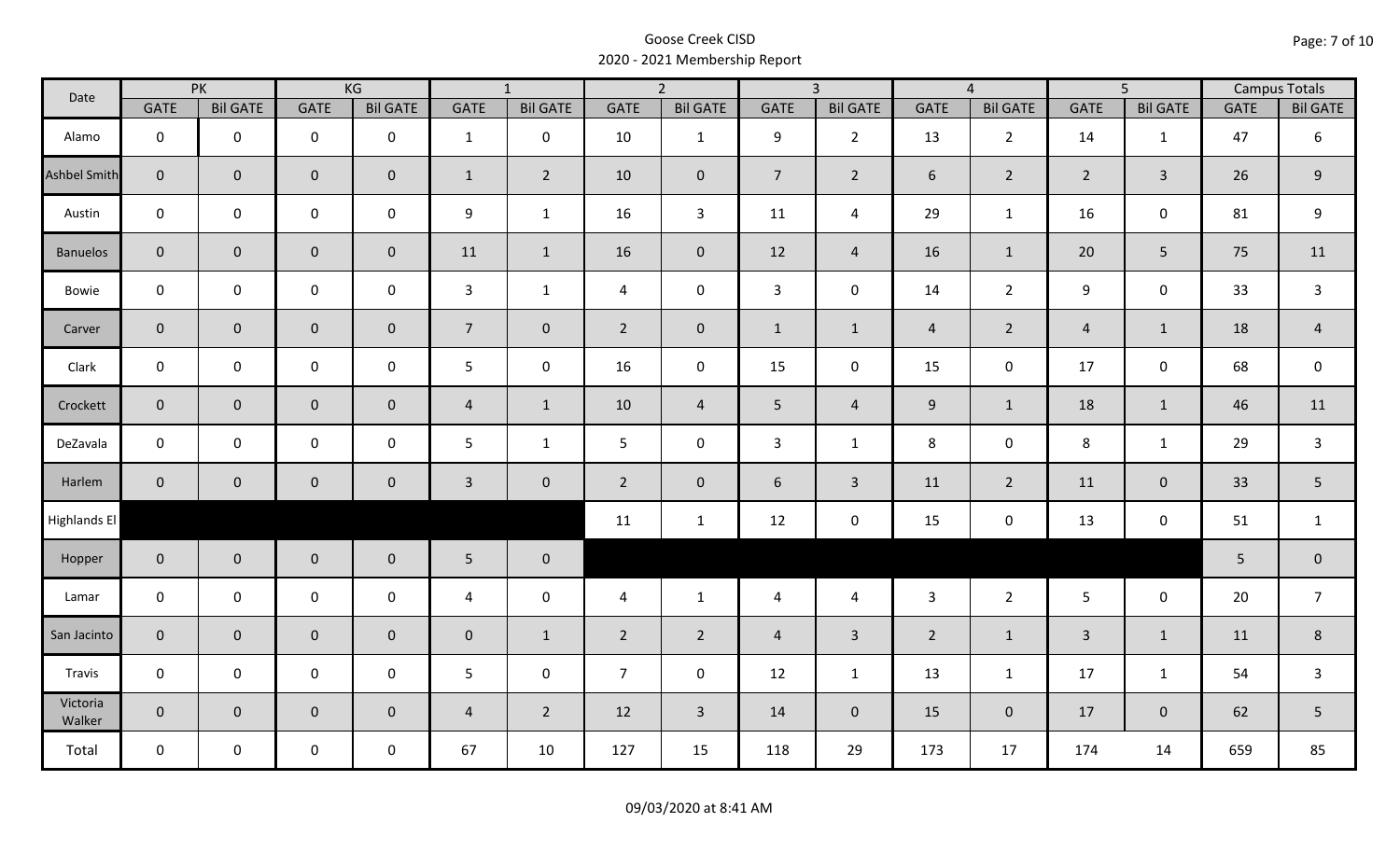|                     | Speech Only    | Inclusion        | Resource <21% | Resource         | Self-Cont        | Self-Cont      | <b>EC SpEd Program</b> | Homebound           |
|---------------------|----------------|------------------|---------------|------------------|------------------|----------------|------------------------|---------------------|
|                     | $\mathbf 0$    | 40               | 41            | 21-50%<br>42     | 50-60%<br>43     | $>60\%$<br>44  | 45                     | $\mathbf{1}$        |
| Alamo               | 10             | $\overline{7}$   | 19            | $\overline{2}$   | $\mathbf{1}$     | 14             | $\pmb{0}$              | $\mathbf 0$         |
| Ashbel Smith        | 19             | $\overline{7}$   | 11            | $10\,$           | $\overline{2}$   | 17             | 19                     | 0                   |
| Austin              | 31             | $\overline{4}$   | 40            | $\overline{2}$   | $\mathbf{1}$     | 10             | $\pmb{0}$              | $\mathbf 0$         |
| <b>Banuelos</b>     | 35             | 5                | 25            | $\overline{7}$   | $\pmb{0}$        | $\overline{3}$ | $\mathbf 1$            | $\mathbf 0$         |
| Bowie               | 22             | 12               | 31            | $\overline{7}$   | $\pmb{0}$        | 15             | 12                     | $\overline{2}$      |
| Carver              | 23             | $\boldsymbol{6}$ | 22            | $\overline{2}$   | $\pmb{0}$        | 15             | 5                      | $\mathbf{1}$        |
| Clark               | 33             | 5                | 23            | $\overline{3}$   | $\overline{3}$   | 20             | 5                      | $1\,$               |
| Crockett            | 29             | 16               | 12            | $\mathbf{1}$     | $\pmb{0}$        | $\overline{7}$ | $\mathbf{1}$           | $\mathsf{O}\xspace$ |
| DeZavala            | 18             | 17               | 13            | $\sqrt{4}$       | $\pmb{0}$        | $\overline{2}$ | $\pmb{0}$              | $\pmb{0}$           |
| Harlem              | 22             | $\overline{4}$   | 36            | $\mathbf{1}$     | $\pmb{0}$        | 13             | 13                     | 0                   |
| <b>Highlands El</b> | 21             | 19               | 35            | $\sqrt{6}$       | $\pmb{0}$        | 12             | $\mathbf{1}$           | $\mathbf 0$         |
| Hopper              | 16             | 5                | $\mathbf{3}$  | $\overline{2}$   | $\mathbf{1}$     | $\overline{2}$ | $\mathsf{3}$           | 0                   |
| Lamar               | 12             | $6\,$            | 15            | $\overline{2}$   | $\mathbf 0$      | 13             | $\mathbf 0$            | $\mathbf 0$         |
| San Jacinto         | 12             | $\overline{2}$   | 21            | $\mathbf{1}$     | $\pmb{0}$        | $\pmb{0}$      | $\pmb{0}$              | 0                   |
| <b>Travis</b>       | 29             | $\overline{3}$   | 19            | $\overline{7}$   | $\pmb{0}$        | $\overline{7}$ | $\bf 8$                | $\overline{0}$      |
| Victoria Walker     | 57             | $\overline{7}$   | 10            | $\boldsymbol{6}$ | $\pmb{0}$        | 20             | $\pmb{0}$              | 0                   |
| <b>BJS</b>          | 5              | 62               | 12            | 16               | 27               | $\overline{2}$ | $\pmb{0}$              | $\mathbf{1}$        |
| CBJ                 | 5              | 58               | 15            | 19               | 20               | 24             | $\pmb{0}$              | 0                   |
| GJS                 | $\overline{7}$ | 65               | 11            | 24               | 24               | 23             | $\pmb{0}$              | $\mathbf{1}$        |
| HMJ                 | 5              | 50               | 23            | 34               | $\overline{2}$   | 19             | $\pmb{0}$              | 0                   |
| <b>HJS</b>          | $\overline{3}$ | 39               | 25            | 16               | 19               | 24             | $\mathbf 0$            | $\overline{2}$      |
| <b>REL</b>          | $\mathbf{1}$   | 107              | 45            | 60               | $\boldsymbol{6}$ | 39             | $\pmb{0}$              | $\mathbf{1}$        |
| <b>RSS</b>          | $\overline{2}$ | 98               | 29            | 36               | $6\,$            | 54             | $\pmb{0}$              | $\mathbf{0}$        |
| GCM                 | $\mathsf 0$    | 118              | 33            | 47               | $\boldsymbol{6}$ | 28             | $\pmb{0}$              | $\overline{3}$      |
| Impact              | $\mathbf 1$    | $\overline{7}$   | $\mathbf 0$   | $\mathbf 0$      | $\pmb{0}$        | $\pmb{0}$      | $\pmb{0}$              | $\mathsf{O}\xspace$ |
| <b>Stuart CTHS</b>  | $\mathbf 0$    | 38               | $\mathbf 0$   | $\boldsymbol{0}$ | 3                | $\pmb{0}$      | $\pmb{0}$              | 0                   |
| PHC                 | $\mathbf 0$    | 5                | $1\,$         | $\pmb{0}$        | $\pmb{0}$        | $\pmb{0}$      | $\pmb{0}$              | $\overline{0}$      |
| Point               | $\mathbf 0$    | $\mathbf 0$      | $\mathbf 0$   | $\mathbf 0$      | $\pmb{0}$        | $\mathbf 0$    | $\mathbf 0$            | 0                   |
| Elementary          | 389            | 125              | 335           | 63               | $\,8$            | 170            | 68                     | $\overline{4}$      |
| Secondary           | 29             | 647              | 194           | 252              | 113              | 213            | $\mathbf 0$            | 8                   |
| District            | 418            | 772              | 529           | 315              | 121              | 383            | 68                     | 12                  |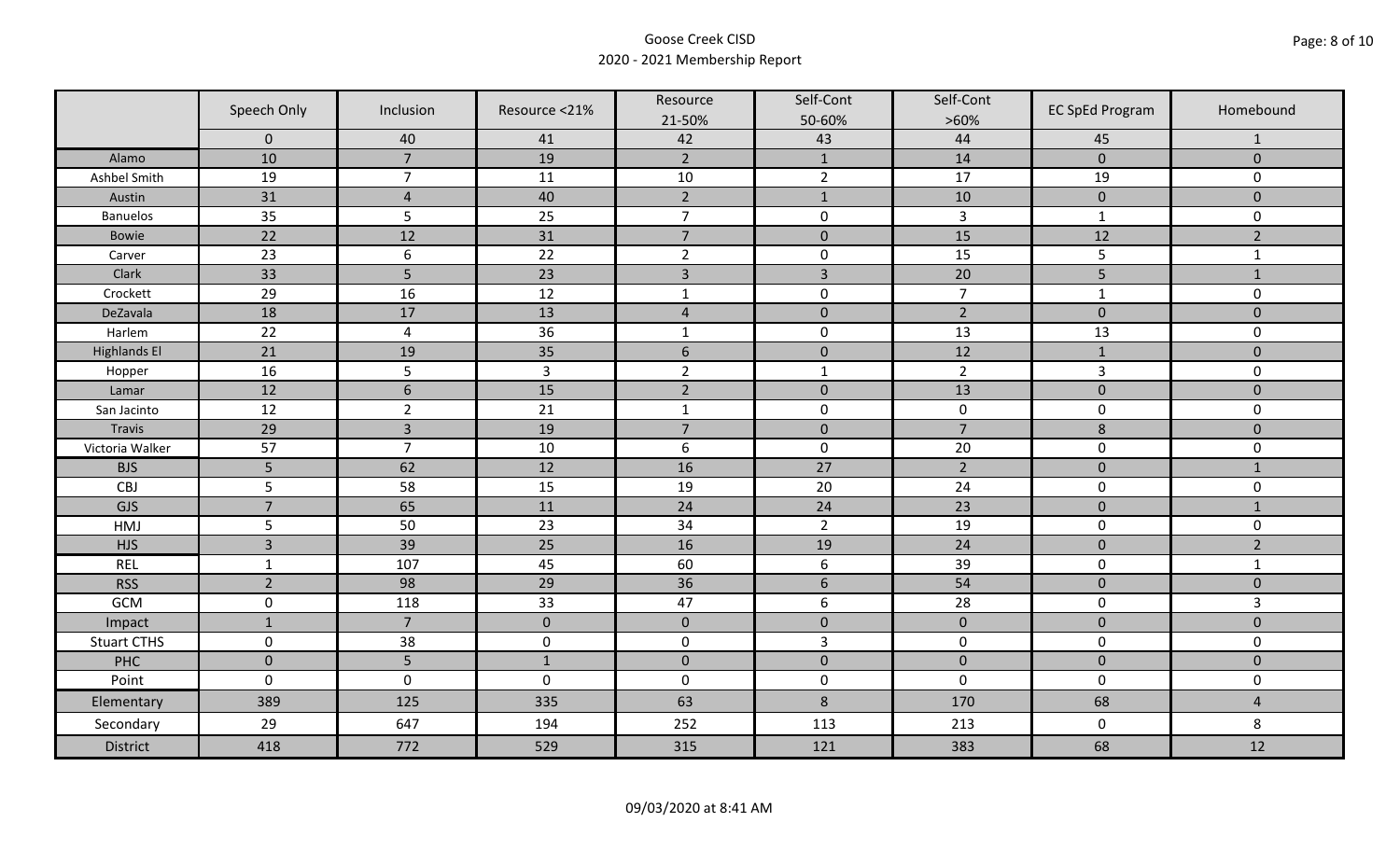|                     | At-Risk | SpEd           | GT             | <b>LEP</b>     | Migrant             | <b>Econ Dis</b> | Dyslexia       | 504          |
|---------------------|---------|----------------|----------------|----------------|---------------------|-----------------|----------------|--------------|
| Alamo               | 379     | 53             | 53             | 187            | $\mathbf{1}$        | 33              | 16             | 28           |
| Ashbel Smith        | 392     | 85             | 35             | 214            | $2^{\circ}$         | 39              | $\overline{7}$ | 13           |
| Austin              | 384     | 88             | 90             | 216            | 9                   | 38              | 19             | 45           |
| <b>Banuelos</b>     | 387     | 76             | 86             | 155            | $\mathbf{1}$        | 45              | 14             | 35           |
| Bowie               | 432     | 103            | 36             | 147            | $\overline{4}$      | 35              | 10             | 26           |
| Carver              | 341     | 74             | 22             | 163            | $6\,$               | 21              | 10             | 21           |
| Clark               | 281     | 94             | 68             | 51             | $\mathbf{1}$        | 28              | 21             | 45           |
| Crockett            | 315     | 68             | 57             | 162            | $\,8\,$             | 15              | 19             | 34           |
| DeZavala            | 352     | 56             | 32             | 133            | $\overline{4}$      | 26              | 10             | 23           |
| Harlem              | 374     | 89             | 38             | 167            | $\overline{4}$      | 21              | 12             | 27           |
| <b>Highlands El</b> | 347     | 94             | 52             | 181            | $\mathbf 0$         | 26              | 29             | 74           |
| Hopper              | 197     | 32             | 5 <sub>1</sub> | 104            | $\mathsf{O}\xspace$ | 51              | $\overline{4}$ | 17           |
| Lamar               | 422     | 49             | 27             | 166            | $\overline{4}$      | 17              | 25             | 35           |
| San Jacinto         | 238     | 36             | 19             | 151            | $\mathbf{0}$        | 28              | 10             | 21           |
| Travis              | 398     | 73             | 57             | 145            | $2^{\circ}$         | 39              | 14             | 30           |
| Victoria Walker     | 349     | 100            | 67             | 170            | $\overline{3}$      | 25              | 21             | 39           |
| <b>BJS</b>          | 490     | 130            | 68             | 179            | 5                   | 30              | 65             | 108          |
| <b>CBJ</b>          | 556     | 144            | 108            | 170            | 6                   | 26              | 50             | 108          |
| GJS                 | 520     | 158            | 137            | 135            | $6\,$               | 33              | 78             | 134          |
| HMJ                 | 603     | 137            | 63             | 253            | 13                  | 22              | 65             | 99           |
| <b>HJS</b>          | 531     | 130            | 143            | 172            | 9                   | 33              | 63             | 125          |
| <b>REL</b>          | 846     | 265            | 95             | 260            | 16                  | 39              | 109            | 196          |
| <b>RSS</b>          | 797     | 228            | 218            | 215            | 13                  | 39              | 104            | 227          |
| <b>GCM</b>          | 1172    | 241            | 204            | 226            | 14                  | 41              | 94             | 206          |
| Impact              | 114     | 8              | 73             | 8              | $\overline{3}$      | 6               | 9              | 18           |
| <b>Stuart CTHS</b>  | 179     | 41             | 19             | 48             | $\overline{4}$      | $\overline{7}$  | 28             | 53           |
| <b>PHC</b>          | 55      | 6              | $\overline{2}$ | $\overline{2}$ | $\mathbf 0$         | $\mathbf{1}$    | $\overline{4}$ | $9\,$        |
| Point               | 17      | $\overline{3}$ | $\mathbf{1}$   | $\overline{4}$ | $\overline{0}$      | $\overline{3}$  | $\mathbf{1}$   | $\mathbf{1}$ |
| Elementary          | 5588    | 1170           | 744            | 2512           | 49                  | 487             | 241            | 513          |
| Secondary           | 5880    | 1491           | 1131           | 1672           | 89                  | 280             | 670            | 1284         |
| District            | 11468   | 2661           | 1875           | 4184           | 138                 | 767             | 911            | 1797         |